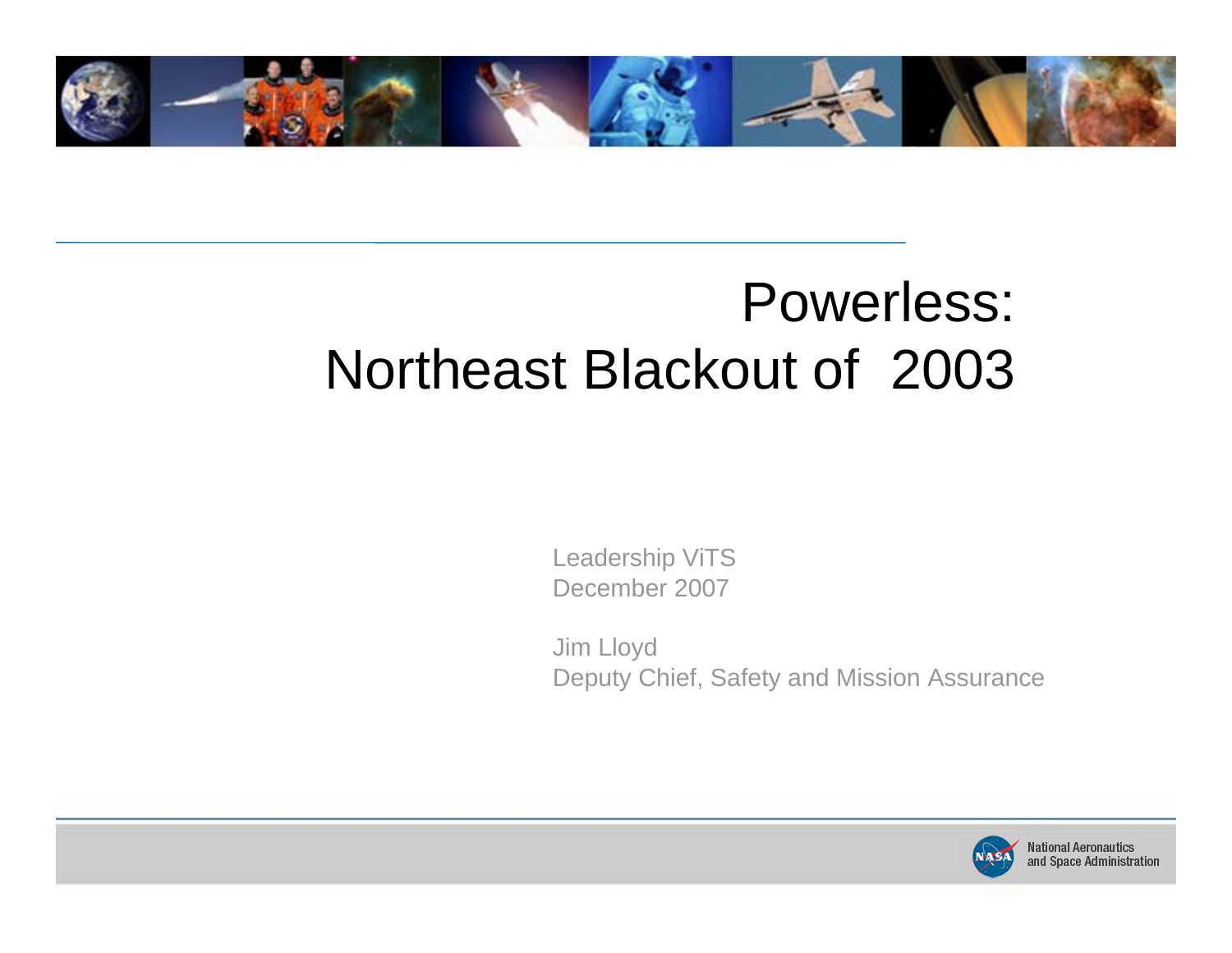

### **The Failure**

- •On the evening of August 14<sup>th</sup> 2003, the United States and Canada experienced the largest power blackout in North American history.
- • The blackout affected 40 million US residents, and 10 million Canadians and cost between \$4 and \$10 billion.



#### **Critical Events**

- • Northern Ohio FirstEnergy's Eastlake 5 power generation unit exceeded system limits and automatic shutdown occurred.
- • FirstEnergy's grid monitoring computer system failed to alarm thus allowing the 1,500 megawatt load imbalance to go unnoticed.
- • The imbalance caused power surges which strained and overheated transmission lines causing them to sag, contact overgrown trees and shutdown.
- • Within 7 minutes a cascade of line shutdowns had affected 9,300 square miles.

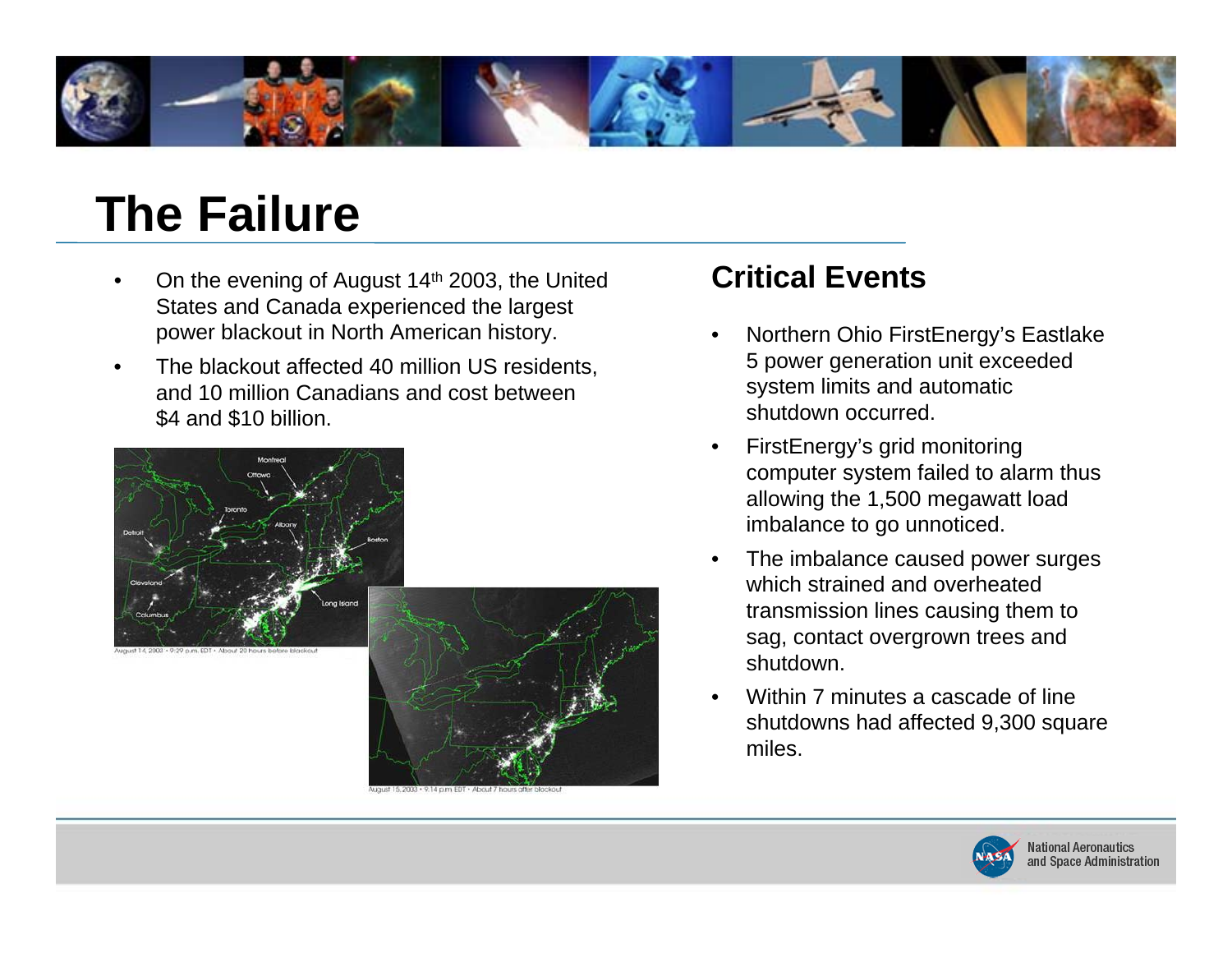

### **"The Grid"**

- • The North American power Grid is a large interconnected system considered by many to be one of the greatest engineering achievements of the past 100 years.
- • Over 200,000 miles of transmission lines distribute 950,000 megawatts of power at 230,000 volts.
- • 3,500 utility organizations serve over 283 million people across an infrastructure valued at \$1 trillion.





- • The grid actually consists of *three* distinct power grids or "interconnections" that are electrically independent of each other.
- • Overload of a transmission line or underload/overload of a generator requires utilities to disconnect the line or generator from the grid to prevent costly and hard-torepair damage.

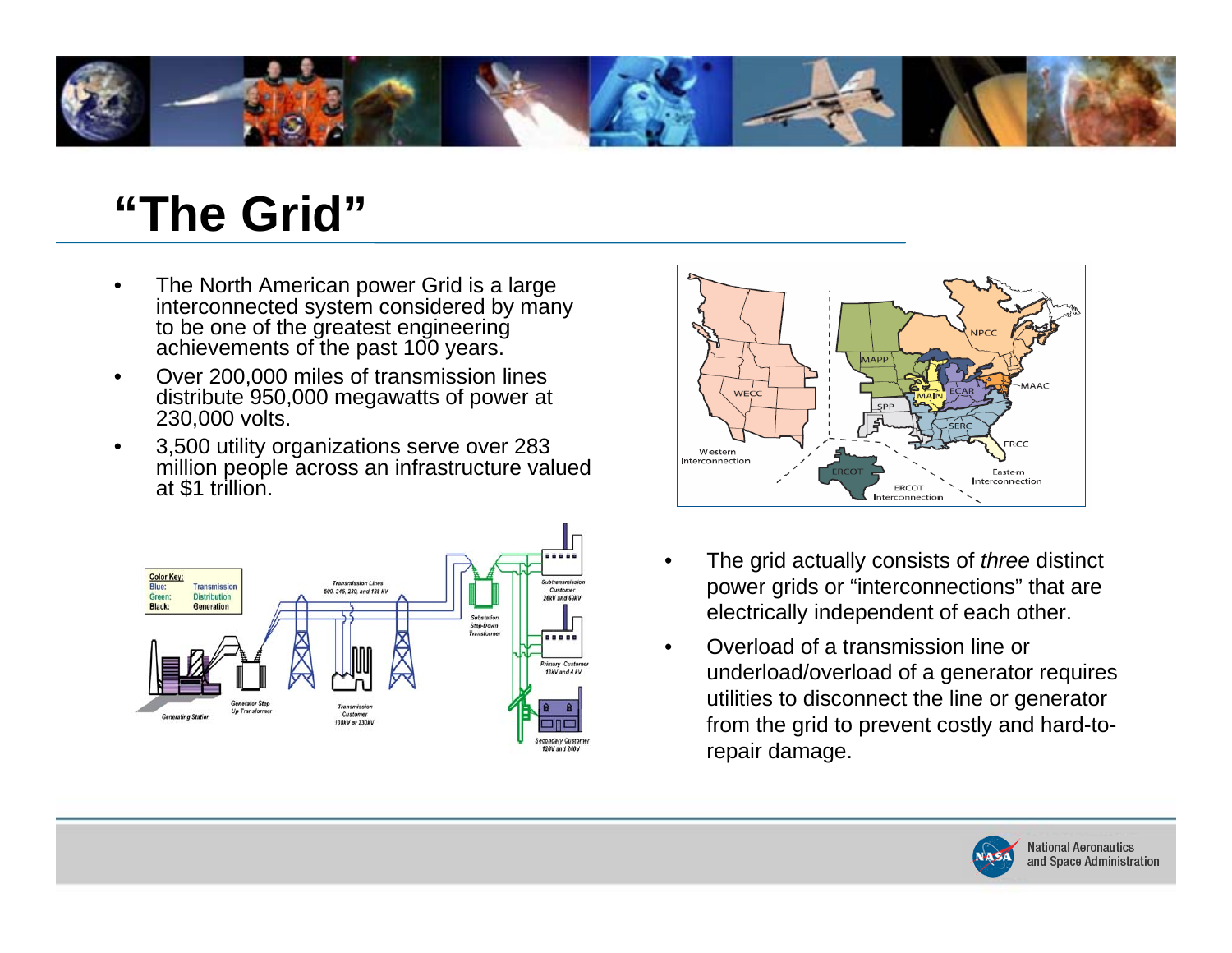

#### **Proximate Cause**

• The shutdown of the Eastlake 5 generator in northern Ohio caused a load imbalance which strained transmission lines and triggered a cascade of line shutdowns throughout the northeastern U S and Canada as heavy power surges overheated lines, causing them to sag and hit overgrown trees.

# **Causal Web - Underlying Issues**

- • Lack of communication between operations and IT staff
	- IT Personnel knew of system crashes but did not notify operators instead performing "warmreboots" to try and solve the problem.
- • Inadequate system understanding and planning
	- Operators did not have a macro-view understanding of their system so could not react properly when problems arose.
- •Neglected 'vegetation management'
	- $\,$  As transmission line loads increase, the generated heat causes lines to elongate and sag.
	- –Power companies failed to prune trees sufficiently to prevent transmission lines from contacting them during normal operation.
- • Lack of training and operator error
	- Operational planning studies and simulations conducted by FirstEnergy in 2002 and 2003 were not robust enough to understand the Cleveland-Akron grid vulnerabilities.